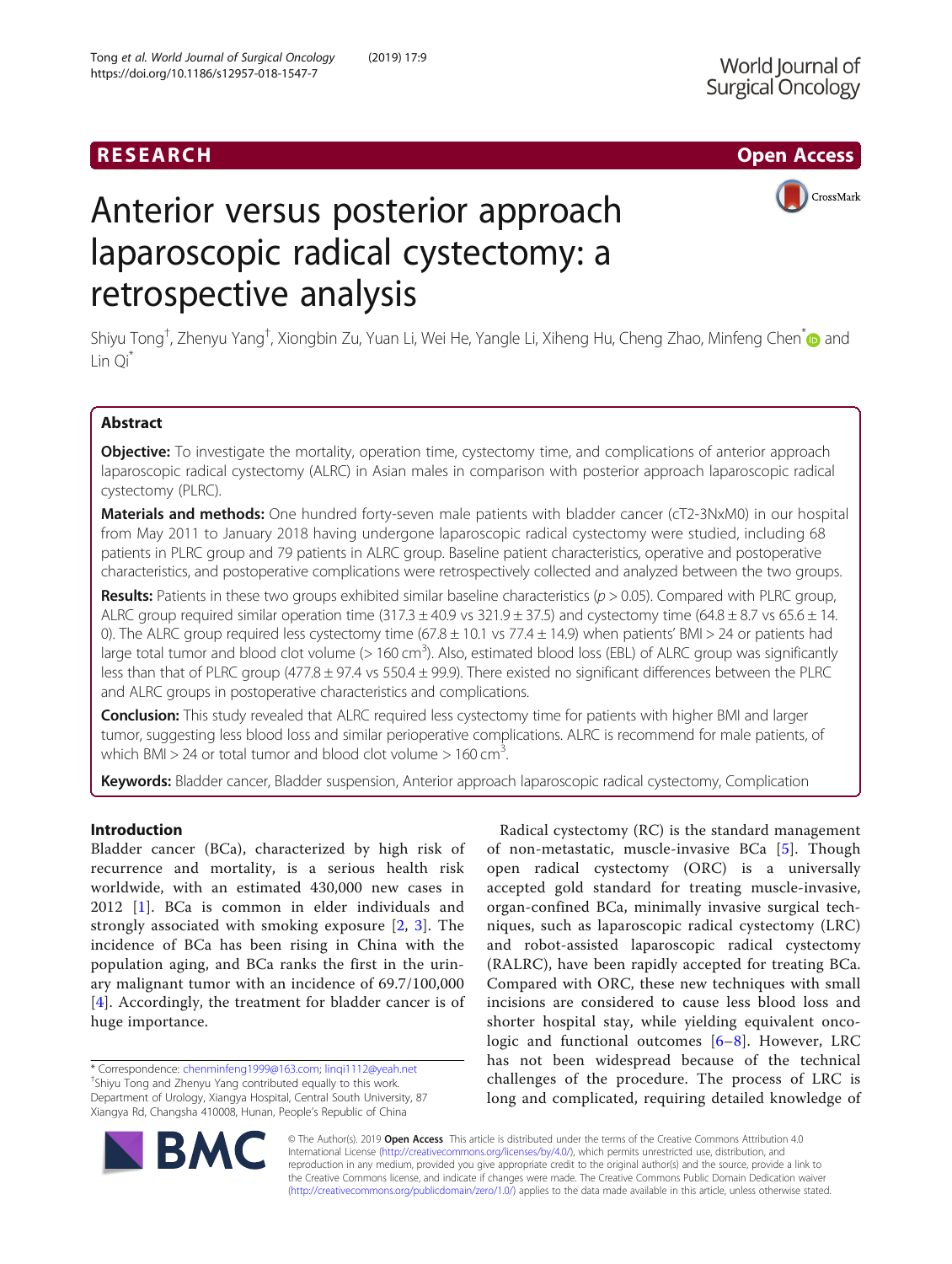pelvic anatomy. LRC is really challenging for male patients with higher BMI and larger tumors, even for an experienced surgical team. As the working space in the narrow pelvis would be smaller, laparoscopic visualization would be limited.

The LRC techniques for male fat patients or male patients with larger tumor and blood clot have been rarely studied. To make better laparoscopic visualization and bigger working space, posterior approach laparoscopic radical cystectomy (PLRC) was modified in 2011, and bladder suspension was performed during the laparoscopic radical cystectomy. To compare PLRC with anterior approach laparoscopic radical cystectomy (ALRC), 147 male patients who underwent PLRC or ALRC in our hospital from May 2011 to January 2018 in this study were retrospectively analyzed, and our experience of ALRC was reported.

## Materials and methods

## **Pationts**

This study was approved by the ethics board of Xiangya Hospital, Central South University, in Changsha, China. All the participants were informed that their clinical information may be applied in later clinical study when they entered hospital. Also, their written informed consents were given. Between May 2011 and January 2018, there were 157 male patients in our hospital, with high-grade bladder urothelial carcinoma, of which 72 and 85 patients are in the PLRC and ALRC group respectively; we failed to follow up 4/72 patients in PLRC group and 6/85 patients in ALRC group. Thus, these patients were excluded, and the medical records of the 147 patients retrospectively were collected and analyzed from our bladder cancer database. We made the technique rotation from month to month. All patients have high-grade bladder urothelial carcinoma ( $cT_{2-3}N_{X}M_{0}$ ) in line with TMN classification of the Union for International Cancer Control [[9](#page-5-0)]. All patients had primary tumors, and none of the patients had received bladder surgeries, radiotherapy, or chemotherapy before.

Patients were evaluated in accordance with the American Society of Anesthesiologists (ASA) physical status classification system. Each patient underwent preoperative examination including routine laboratory test, echocardiography, chest radiography, lung function test, computerized tomography, or magnetic resonance imaging of urinary system. Common comorbidities were recorded, including diabetes mellitus, coronary artery disease, hypertension, chronic obstructive pulmonary disease, and other chronic diseases. Patients began semi-liquid diet 48 h before surgery, liquid diet 24 h before surgery, and underwent bowel preparation with enema and oral sodium phosphates solution 12 h before surgery. All patients got broad-spectrum systemic antibiotic intravenously during

the induction of anesthesia. Same laparoscopic instruments and devices from KARL STORZ were used in both groups. All the operations and perioperative management were performed by the same experienced surgical team. Three surgeons (MC, LQ, and XZ) performed the operations. MC performed 30 and 35, LQ performed 22 and 24, and XZ performed 16 and 20 in PLRC and ALRC respectively. All the surgeons are very experienced and perform more than 25 cases of laparoscopic radical cystectomy annually. Follow-up studies were conducted with ultrasonography and CT scan at 3 and 9 months postoperatively.

## Parameters and endpoint

The baseline patient characteristics included age, BMI, hemoglobin (Hb), total tumor and blot clot volume, comorbid conditions, and ASA score. Total tumor and blot clot volume were measured with CT scan. Operative characteristics included operation time, cystectomy time, estimated blood loss (EBL), and transfusion needed, while postoperative characteristics included Hb, time to liquid intake, time to exsufflation, and hospital stay after surgery. Operation time was defined as anesthesia from the beginning to the end, and cystectomy time was defined as procedure from starting mobilization to bladder removed completely. Intraoperative complication includes rectal injury and external iliac vein injury. Complications that occurred within 90 days after surgery were considered early complications, which included ileus, deep vein thrombosis, pyelonephritis, infection, obturator nerve paresis, and wound dehiscence [[10\]](#page-5-0). The complication occurring within 90 days or later after surgery were defined as late complications, including ileus, ureteral stricture, and incisional hernia [\[10](#page-5-0)].

## Statistical analysis

Chi-square test and Student's  $t$  test were performed to compare categorical and parametric data respectively between the two groups. Parametric data is denoted as mean  $\pm$  SD, and categorical data is presented as frequency (%). Linear regression analysis was conducted to assess the relationship between cystectomy time and total tumor and blood clot volume. Significant differences were considered when  $p < 0.05$ . Statistical analysis was conducted with the Statistical Package for Social Scientists, version 22.0 (IBM Inc).

## Laparoscopic radical cystectomy

The basic laparoscopic radical cystectomy procedures were performed according to Campbell-Walsh Urology [[11\]](#page-5-0), A five-port fan-shaped trans-peritoneal approach was employed for LRC. The camera port was placed just below the umbilicus. The residual four ports were placed under endoscopic control after the establishment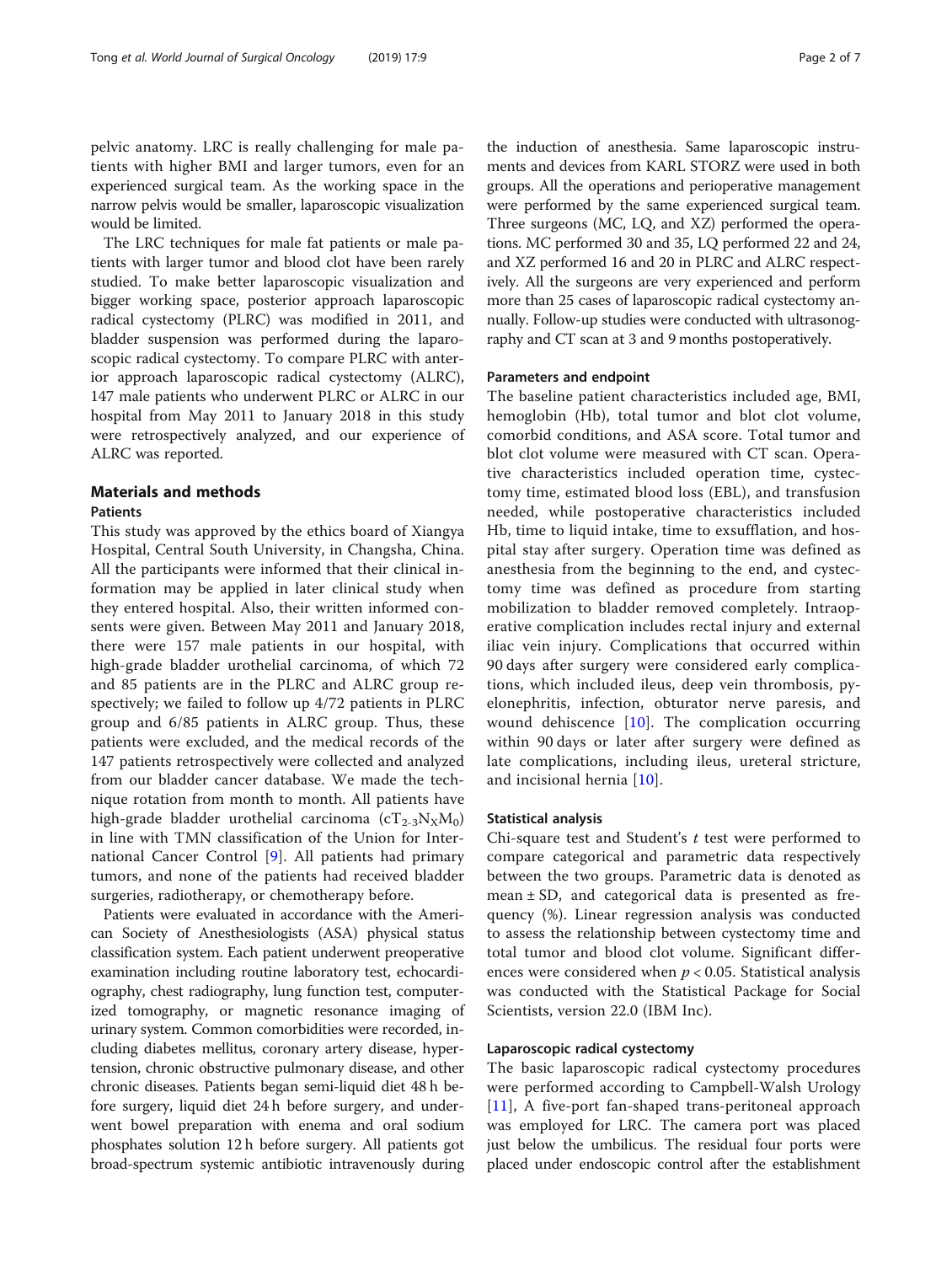<span id="page-2-0"></span>of the pneumoperitoneum. A dorsal supine position with a 20–25° Trendelenburg position was used to keep the bowel from the pelvis during surgery. Surgery was performed by visualizing the pelvis and releasing adhesions of the sigmoid colon to find the anatomical landmarks in the pelvis, such as obliterated umbilical arteries, obliterated urachus, spermatic cord, and vas deferens. The standard lymphadenectomy was performed in all cases [\[12\]](#page-5-0). After laparoscopic cystectomy, urinary diversion, bricker operation, or orthotopic neobladder, was conducted according to patients' preferences.

# Posterior and anterior approach laparoscopic radical cystectomy

The posterior approach laparoscopic radical cystectomy is a conventional LRC, the posterior plane was developed first, and the whole operation procedure was performed according to Campbell-Walsh Urology [\[11](#page-5-0)]. The anterior approach laparoscopic radical cystectomy was performed as follows. The anterior plane was first developed distally towards the prostate. Both puboprostatic ligaments were mobilized and dissected, and the Santorini venous plexus was ligated. Subsequently, the bladder was suspended towards the abdominal wall with a 2-0 synthetic non-absorbable suture (Fig. 1a). The laparoscopy observation showed that nearly half of the needle was punctured into the abdominal, 3 cm above the pubic symphysis, and about 2 cm right to the midline (Fig. 1b). The needle was punctured through the right side of bladder wall, then intermittently through the posterior and left side, puncturing out to the symmetrical position of the abdominal wall (Fig. 1c–f). The needle should be avoided from penetrating the bladder wall, and the suture should be limited in the superficial peritoneum. After puncturing out the abdominal wall (Fig. 1g), the end of this suture was knotted with tension. The vesicorectal fossa could extend to the fullest after bladder suspension was completed (Fig. 1h). After bladder suspension, the posterior plane was developed. Next, the procedures of handling the posterior and lateral planes were the same as those of PLRC. After the posterior and lateral bladder attachments were released, the bladder was released from the anterior abdominal wall. The attachments of the prostatic apex to the pelvic floor were released, and the urethral catheter was removed. After the dissection of Santorini venous plexus, the urethra was dissected.

## Results

## Baseline patient characteristics

In general, 147 patients were recruited here, including 68 patients who underwent PLRC and 79 patients proceeded with ALRC. Patients in the PLRC group and ALRC group had comparable baseline characteristics,



bladder wall. **e** The needle was puncturing through the left side bladder wall. **f** The needle was puncturing through the abdominal wall out of abdomen. g The extended space of vesicorectal fossa with the help of bladder suspension. h View of the suture outside before knotting

including age, BMI, Hb, total tumor and blood clot volume, comorbid conditions, and ASA score (Table [1\)](#page-3-0).

# Operative and postoperative characteristics

One patient in the PLRC group was transferred to open surgery, and no patients in the ALRC groups were transferred to open surgery. Operative and postoperative characteristics of the two groups are shown in Table [2.](#page-3-0) Estimated blood loss (EBL) of the ALRC group was significantly lower than that of the PLRC group  $(477.8 \pm 97.4 \text{ vs } 550.4 \pm 99.9)$ . Also, less patients in ALRC group needed transfusion (Table [2\)](#page-3-0). The Hb after surgery in ALRC group was a little higher than the PLRC group  $(102.1 \pm 11.6 \text{ vs } 98.1 \pm 12.5)$ . There were no significant differences between the two groups in operation time, cystectomy time, time to liquid intake, time to exsufflation, and hospital stay after surgery.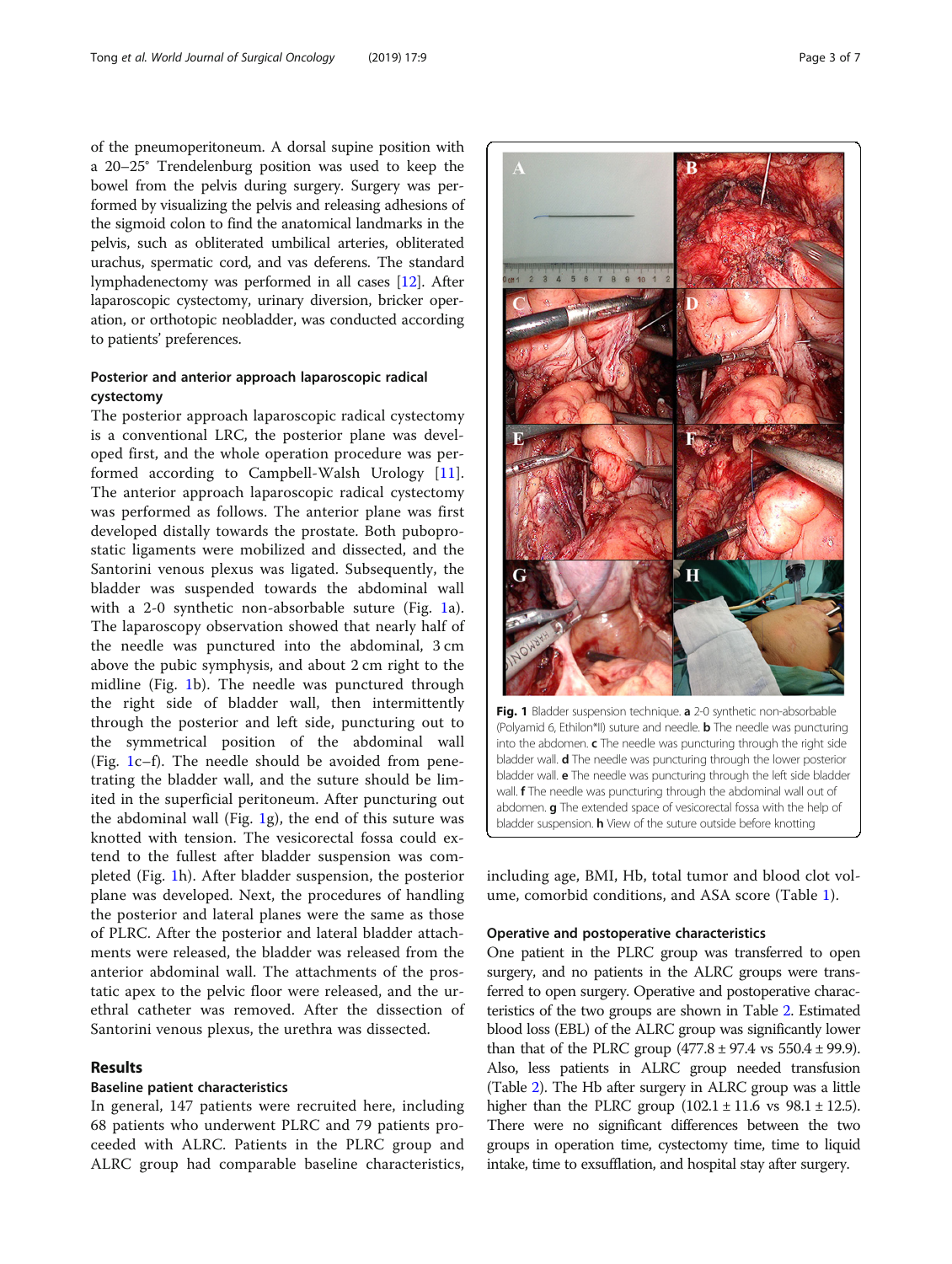<span id="page-3-0"></span>Table 1 Baseline patient characteristics

| Characteristics                   | PLRC $(n = 68)$  | ALRC $(n = 79)$  | $x^2/t$  | $p$ value |
|-----------------------------------|------------------|------------------|----------|-----------|
| Age, median (range)               | 57 (44-81)       | 59 (47-80)       | $0.629*$ | 0.531     |
| BMI ( $kg/m2$ )                   | $21.7 \pm 3.1$   | $22.3 \pm 3.3$   | $0.333*$ | 0.730     |
| $Hb$ (g/L)                        | $121.2 \pm 11.7$ | $120.6 \pm 10.5$ | $0.330*$ | 0.742     |
| Total tumor and blood clot volume | $179.0 \pm 72.2$ | $186.0 \pm 66.8$ | $0.697*$ | 0.487     |
| Comorbid conditions               |                  |                  |          |           |
| Diabetes mellitus                 | 15 (22.1%)       | 20 (25.3%)       | 0.214    | 0.644     |
| Hypertension                      | 20 (29.4%)       | 22 (27.8%)       | 0.044    | 0.834     |
| Coronary heart disease            | $5(7.4\%)$       | $4(5.1\%)$       | 0.333    | 0.564     |
| COPD                              | $3(4.4\%)$       | $4(5.1\%)$       | 0.034    | 0.853     |
| Other chronic diseases            | $3(4.4\%)$       | 2(2.5%)          | 0.393    | 0.531     |
| ASA score                         |                  |                  |          |           |
| 2                                 | 52 (76.4%)       | 60 (75.9%)       | 0.083    | 0.773     |
| 3                                 | 16 (23.6%)       | 19 (24.1%)       |          |           |

\*t value

When patients were sub-grouped based on BMI, cystectomy time was different between sub-groups though the operation time  $(317.3 \pm 40.9 \text{ vs } 321.9 \pm \text{)}$ 37.5) and cystectomy time  $(64.8 \pm 8.7 \text{ vs } 65.6 \pm 14.0)$ were similar between the two groups. When BMI was less than 18.5, the PLRC group took less cystectomy time compared with the ALRC  $(52.5 \pm 6.5 \text{ vs } 60.3 \pm 1)$ 6.2). When BMI was ranged from 18.5 to 24, cystectomy time was similar between the two groups. It took longer cystectomy time for the PLRC group when BMI was greater than 24 (77.4  $\pm$  14.9 vs 67.8  $\pm$ 10.1) (Table [3\)](#page-4-0). Liner regression analysis was conducted to access the relationship between cystectomy time and total tumor and blood clot volume. In both PLRC  $(y = 0.1787x + 34.66, r^2 = 0.8225, p < 0.0001)$  and ALRC  $(y = 0.0851x + 49.29, r^2 = 0.4459, p < 0.0001$ , cystectomy time were correlated significantly positively with

| <b>Table 2</b> Operative and postoperative characteristics |  |  |
|------------------------------------------------------------|--|--|
|------------------------------------------------------------|--|--|

total tumor and blood clot volume. Both PLRC and ALRC required similar cystectomy time when total tumor and blood clot volume was about 160 cm<sup>3</sup>. Compared with ALRC, PLRC required less cystectomy time and operation time when total tumor and blood clot volume was less than 160 cm<sup>3</sup>, and PLRC required more cystectomy time and operation time when total tumor and blood clot volume was larger than  $160 \text{ cm}^3$  (Table 2, Fig. [2\)](#page-4-0).

## Intraoperative and postoperative complications

There were no deaths in the two groups during the perioperative period. Intraoperative and postoperative complications of the two groups are listed in Table [4](#page-4-0). Two patients underwent rectal injury and another patient got external iliac vein injury in the PLRC group during surgery, and one patient underwent external iliac vein injury in the ALRC group. Ileus was

| Characteristics                                             | PLRC $(n = 68)$                | ALRC $(n = 79)$                | $x^2/t$  | p value |
|-------------------------------------------------------------|--------------------------------|--------------------------------|----------|---------|
| Operation time (min)                                        | $321.9 \pm 37.5$               | $317.3 \pm 40.9$               | $0.702*$ | 0.484   |
| Operation time<br>(min, volume $> 160$ cm <sup>3</sup> )    | $340.8 \pm 25.2$<br>$(n = 37)$ | $320.7 \pm 42.6$<br>$(n=51)$   | $2.626*$ | 0.010   |
| Operation time<br>(min, volume $\leq 160$ cm <sup>3</sup> ) | $296.4 \pm 36.5$<br>$(n=31)$   | $310.8 \pm 37.7$<br>$(n = 28)$ | $1.434*$ | 0.157   |
| Cystectomy time (min)                                       | $65.6 \pm 14.0$                | $64.8 \pm 8.7$                 | $0.375*$ | 0.708   |
| EBL (ml)                                                    | $550.4 \pm 99.9$               | $477.8 \pm 97.4$               | 4.458*   | < 0.001 |
| $Hb$ (g/L)                                                  | $98.1 \pm 12.5$                | $102.1 \pm 11.6$               | 1.993*   | 0.048   |
| Transfusion needed                                          | 21 (25.0%)                     | 13 (27.8%)                     | 4.277    | 0.039   |
| Time to liquid intake (day)                                 | $1.9 \pm 0.6$                  | $2.0 \pm 0.7$                  | 1.167    | 0.245   |
| Time to exsufflation (day)                                  | $3.2 \pm 0.6$                  | $3.4 \pm 0.8$                  | 1.516    | 0.131   |
| Hospital stay after surgery (day)                           | $7.7 \pm 1.5$                  | $7.5 \pm 1.7$                  | 0.733    | 0.465   |
| Conversions to open procedure                               |                                | $\mathbf 0$                    | 1.170    | 0.279   |

\*t value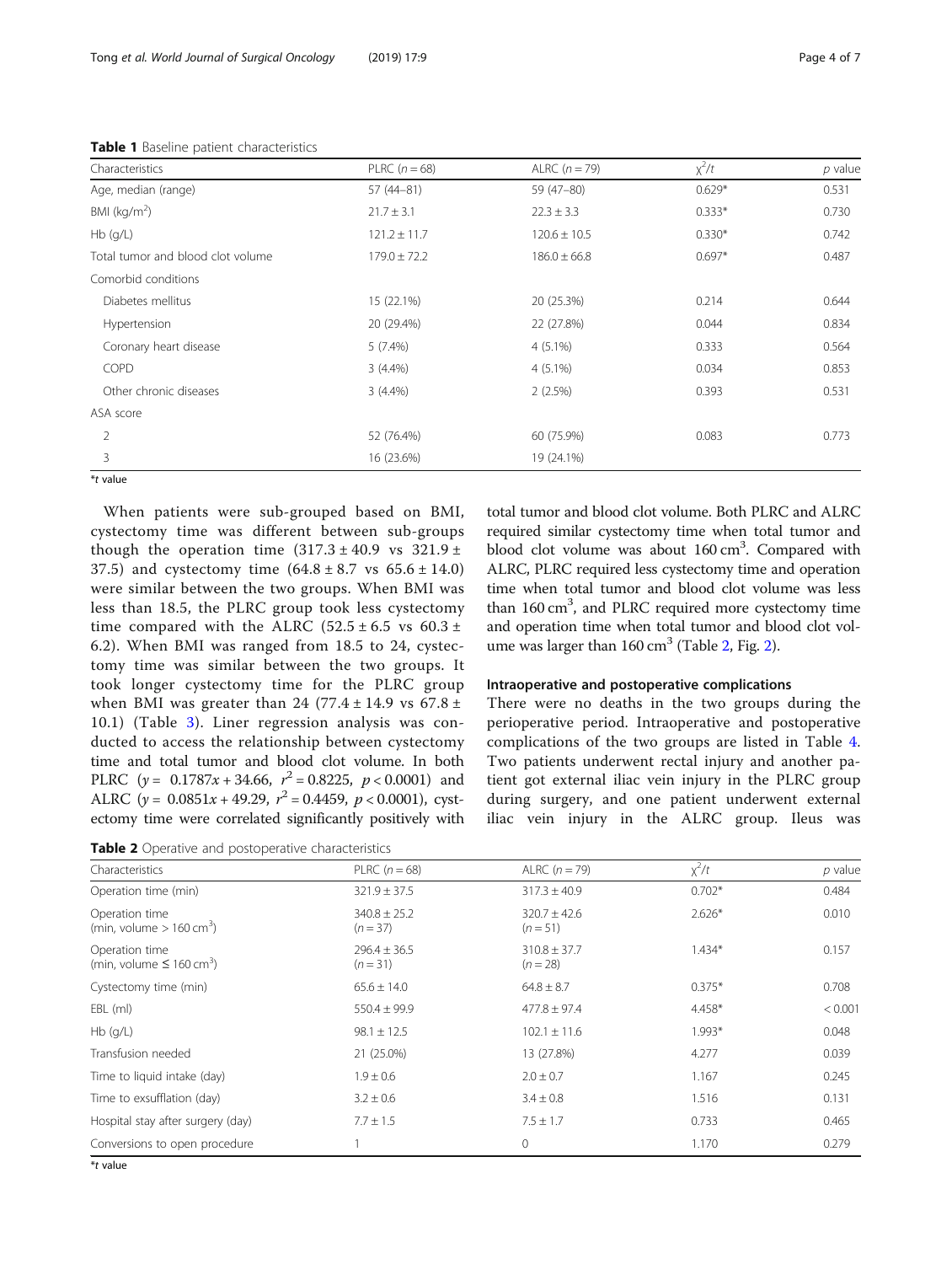<span id="page-4-0"></span>Table 3 Cystectomy time based on BMI

| <b>BMI</b>             | $PLRC$ (min, $n$ )   | ALRC $(min, n)$      | T      | p value |
|------------------------|----------------------|----------------------|--------|---------|
| BMI $\leq$ 18.5        | $52.5 \pm 6.5$ (12)  | $60.3 \pm 6.2$ (16)  | 3.216  | 0.004   |
| $18.5 <$ BMI $\leq 24$ | $64.7 \pm 11.3$ (40) | $65.2 \pm 8.3$ (44)  | 0.223  | 0.825   |
| BM > 24                | $77.4 \pm 14.9(16)$  | $67.8 \pm 10.1$ (19) | -2.264 | 0.030   |

considered the most common early postoperative complication, and there existed no significant difference between the PLRC and ALRC group. Also, there were no significant differences between the two groups in the incidence of other early complications, including deep vein thrombosis, pyelonephritis, infection, obturator nerve paresis, and wound dehiscence. Likewise, the incidence of late complications including ileus, ureteral stricture, and incisional hernia was comparable.

# **Discussion**

With the rapid development of laparoscopic techniques, LRC has become an alternative procedure rather than the open radical cystectomy [\[13](#page-5-0)]. Besides, LPC is associated with less blood loss and shorter hospital stay and no significant differences in oncologic outcomes [[6](#page-5-0)–[8](#page-5-0)]. The procedure of LPC is complicated, time-consuming, difficult to grasp, and challenging to laparoscopy-naive surgeons [[14,](#page-5-0) [15](#page-5-0)]. A large number of studies focused on the technique improvement of LRC, such as the modifications about pelvic lymph node dissection or urinary diversion [\[16](#page-6-0), [17\]](#page-6-0). The difficulty of laparoscopic cystectomy would increase when working space and vision field were very limited in the pelvis. The present study was to assess the technical modification of laparoscopic cystectomy to make laparoscopic visualization and working space larger.

Compared with female, the pelvis of male is relatively narrower and longer [\[18\]](#page-6-0), and the skeleton of Asians are generally smaller than the Westerns [[19\]](#page-6-0). These make it even more difficult for surgeons to perform LRC in Asian male patients. In particular, the seminal

#### 110 **PLRC** Cystectomy Time (min) 100 ALRC 90 80 70 60 50  $40 -$ 100 150 200 250 300  $\Omega$ 50 Tumor and blood clot volume  $\text{(cm}^3\text{)}$ Fig. 2 The linear regression analysis between cystectomy and total tumor and blood clot volume

Table 4 Perioperative complications

| Complications                         |            | PLRC ( $n = 68$ ) ALRC ( $n = 79$ ) $\chi^2$ |       | p value |
|---------------------------------------|------------|----------------------------------------------|-------|---------|
| Intraoperative                        |            |                                              |       |         |
| Rectal injury                         | $2(2.9\%)$ | $0(0.0\%)$                                   | 2.356 | 0.125   |
| External iliac vein injury            | $1(1.5\%)$ | $1(1.3\%)$                                   | 0.011 | 0.915   |
| Early complications ( $\leq$ 90 days) |            |                                              |       |         |
| lleus                                 | $2(2.9\%)$ | $3(4.0\%)$                                   | 0.082 | 0.775   |
| Deep vein thrombosis                  | $2(2.9\%)$ | 2(2.5%)                                      | 0.023 | 0.879   |
| Pyelonephritis                        | 1(1.5%)    | 2(2.5%)                                      | 0.206 | 0.650   |
| Infection                             | 1(1.5%)    | $1(1.3\%)$                                   | 0.011 | 0.915   |
| Obturator nerve paresis               | $1(0.0\%)$ | $0(0.0\%)$                                   | 1.170 | 0.279   |
| Wound dehiscence                      | 1(1.5%)    | $0(0.0\%)$                                   | 1.170 | 0.279   |
| Late complications (> 90 days)        |            |                                              |       |         |
| lleus                                 | $2(2.9\%)$ | $1(1.3\%)$                                   | 0.513 | 0.474   |
| Ureteral stricture                    | $1(1.5\%)$ | 1(1.3%)                                      | 0.011 | 0.915   |
| Incisional hernia                     | $1(1.5\%)$ | $0(0.0\%)$                                   | 1.170 | 0.279   |

vesicle and the posterior surface of the prostate become very difficult due to limited vision and working space. To expose the vesicorectal fossa, the posterior plane was developed distally towards the prostate first, usually with the assistant's devices, pull the bladder upwards, and stretch the sigmoid colon towards the head. Besides, a catheter is indwelled routinely preoperative to keep the bladder empty to make the working space largest. For Asian males especially those with large tumor and blood clot, however, these mentioned methods would be still insufficient. The bladder would maintain a certain degree of filling state, and it was hard to produce adequate working place and make the cystectomy more difficult.

In the ALRC procedure, the anterior plane was developed first distally towards the prostate. Then, the bladder was suspended using a 2-0 polyamide stitch towards the abdominal wall (Fig. [1\)](#page-2-0), to reveal the vesicorectal fossa. Even in the cases with large tumor and blood clot, the visualization and working place were excellent. Therefore, the Denonvilliers' fascia was easily encountered at the level of the prostate-vesicular junction, and this fascia can be incised under direct vision, allowing the posterior plane to be developed further distally in a safer way, compared with PLRC. The rectum was less likely to be injured when dissecting the tissue between the prostate and the anterior rectal surface under direct vision. Moreover, for those younger male patients wanted to retain erectile function, laparoscopic nerve-sparing radical cystectomy had been performed with the same principles of open procedure, using ultrasound scalpel to dissect tissue within the prostate fascia to preserve these nerve fibers.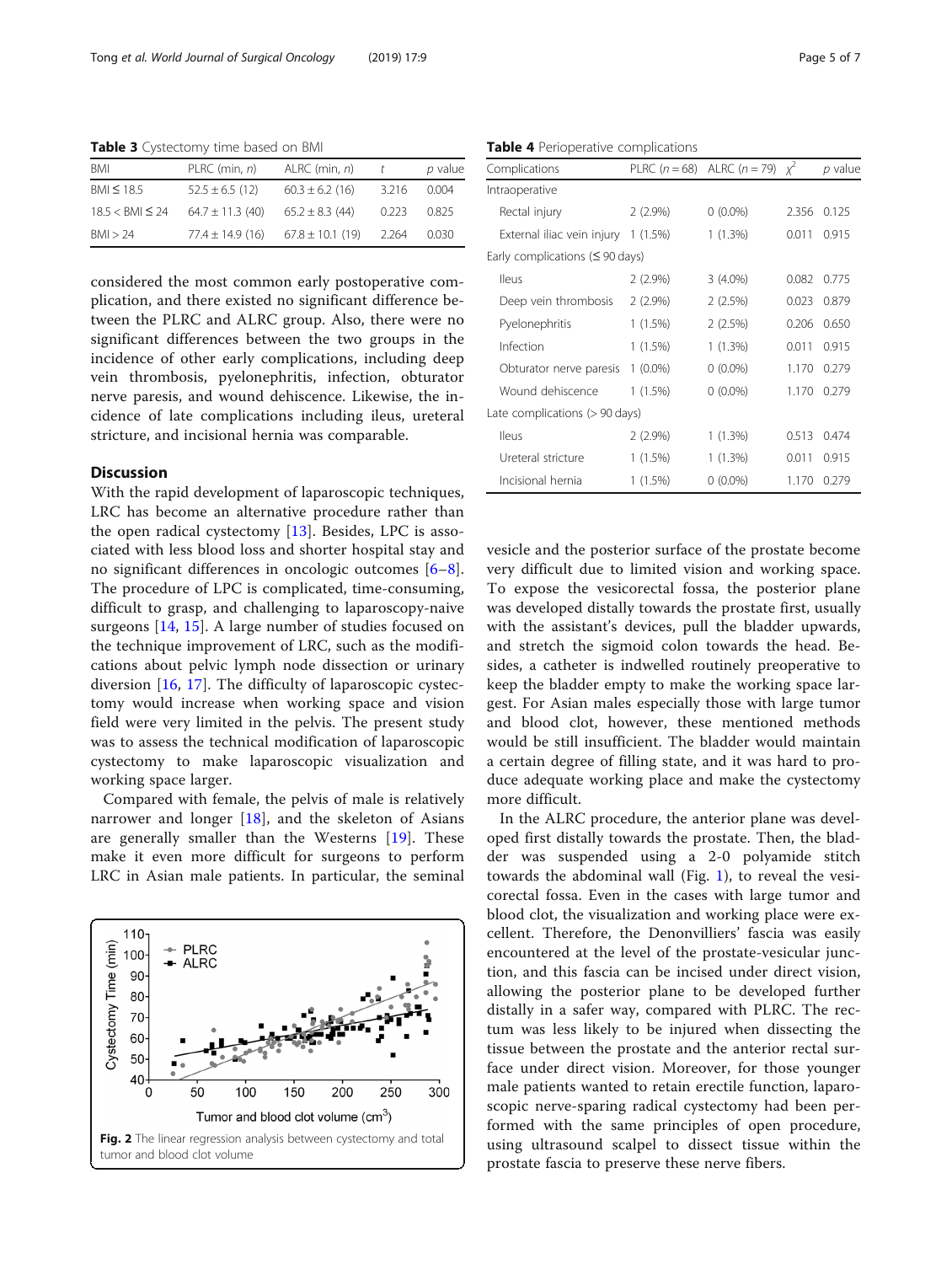<span id="page-5-0"></span>In the ALRC group, bladder suspension technique provided better surgical exposure and clearer anatomical landmarks, which resulted in much more smooth operation procedures. According to the results, though the average cystectomy time was similar for all patients between the two groups  $(64.8 \pm 8.7 \text{ vs } 65.6 \pm 14.0)$ , the ALRC group required less time for cystectomy when patients' BMI was greater than 24 (67.8  $\pm$  10.1 vs 77.4  $\pm$ 14.9). Also, when total tumor and blood clot volume was larger than  $160 \text{ cm}^3$ , it took less time for the ALRC group (Fig. [2](#page-4-0)). EBL of the ALRC group was significantly lower than that of the PLRC group  $(477.8 \pm 97.4 \text{ vs }$  $550.4 \pm 99.9$ . Better visualization and larger working place played important roles regarding the blood loss. Besides, rectal injury was a common complication and it happened primarily due to the bloody working field between the prostate and the anterior rectal surface. Bladder suspension helped to expose vesicorectal fossa fully and avoid rectal injury. No rectal injury was found here in the ALRC group (Table [4](#page-4-0)), while there were two cases in the PLRC group.

LRC should be limited to experienced and skilled laparoscopic urologists. The working space in the pelvis and proper laparoscopic visualization are vital for LRC. The bladder lies deeply in the pelvis with a limited space. For female patients, the operative field may be fully revealed by adjusting the surgical posture to a hyperextension lithotomy position, while it remains hard to achieve good better visualization for male patients. In the meantime, there was no effective method reported in the literature to achieve better visualization except the traction of the assistants' devices. Here, a safe and effective alternative technique was reported in detail to achieve better visualization in laparoscopic cystectomy for male patients.

# Conclusion

To sum up, the technique of bladder suspension applied in ALRC is simple and effective to provide better visualization and larger working space. Compared with PLRC, it takes less time of laparoscopic cystectomy for patients with greater BMI or larger total tumor and blood clot volume, and patients also have less blood loss. The technique of bladder suspension is verified to be suitable for Asian male BCa patients, especially those with greater BMI or larger tumor and blood clot within the bladder.

#### Acknowledgements

We thank LetPub ([www.letpub.com](http://www.letpub.com)) for its linguistic assistance during the preparation of this manuscript.

#### Funding

This work was supported by National Natural Science Foundation of Hunan (2017JJ3487).

#### Availability of data and materials

The data sets used or analyzed in this study are available from the corresponding author on reasonable request.

#### Author's contributions

MC and LQ designed the study. ST and ZY wrote the article, analyzed the data, and produced the figures and tables. ST, ZY, XZ, YuL, WH, and YaL collected the data. XH and CZ helped in the acquisition of the data. MC, LQ, and XZ helped the other authors write the revised version. All authors read and approved the final manuscript.

#### Ethics approval and consent to participate

The study was approved by the Ethics Committee of Xiangya Hospital, Central South University. Informed consent was obtained from all individual participants included in the study.

#### Consent for publication

Informed consent was obtained from the patients for publication of this paper and any accompanying images.

#### Competing interests

The authors declare that they have no competing interests.

#### Publisher's Note

Springer Nature remains neutral with regard to jurisdictional claims in published maps and institutional affiliations.

## Received: 1 November 2018 Accepted: 23 December 2018 Published online: 07 January 2019

#### References

- Antoni S, Ferlay J, Soerjomataram I, et al. Bladder cancer incidence and mortality: a global overview and recent trends. Eur Urol. 2017;71(1):96–108.
- 2. Burger M, Catto JW, Dalbagni G, et al. Epidemiology and risk factors of urothelial bladder cancer. Eur Urol. 2013;63(2):234–41.
- 3. Siegel RL, Miller KD, Jemal A. Cancer statistics, 2018. CA Cancer J Clin. 2018; 68(1):7–30.
- 4. Li MY, Yang YL, Liu L, et al. Effects of social support, hope and resilience on quality of life among Chinese bladder cancer patients: a cross-sectional study. Health Qual Life Outcomes. 2016;14:73.
- 5. Alfred Witjes J, Lebret T, Comperat EM, et al. Updated 2016 EAU guidelines on muscle-invasive and metastatic bladder cancer. Eur Urol. 2017;71(3):462–75.
- 6. Soria F, Moschini M, D'Andrea D, et al. Comparative effectiveness in perioperative outcomes of robotic versus open radical cystectomy: results from a multicenter contemporary retrospective cohort study. Eur Urol Focus. 2018. <https://www.doi.org/10.1016/j.euf.2018.11.002>.
- 7. Sathianathen NJ, Kalapara A, Frydenberg M, et al. Robotic-assisted radical cystectomy vs open radical cystectomy: systematic review and metaanalysis. J Urol. 2018. [https://www.doi.org/10.1016/j.juro.2018.10.006.](https://www.doi.org/10.1016/j.juro.2018.10.006)
- 8. Tang JQ, Zhao Z, Liang Y, et al. Robotic-assisted versus open radical cystectomy in bladder cancer: a meta-analysis of four randomized controlled trails. Int J Med Robot. 2018;14(1). [https://doi.org/10.1002/rcs.1867.](https://doi.org/10.1002/rcs.1867)
- 9. Gospodarowicz MK, Brierley JD, Wittekind C. TNM classification of malignant tumours: John Wiley & Sons; 2017.
- 10. Froehner M, Brausi MA, Herr HW, et al. Complications following radical cystectomy for bladder cancer in the elderly. Eur Urol. 2009;56(3):443–54.
- 11. Wein AJ, Kavoussi LR, Novick AC, et al. Campbell-Walsh urology. Elsevier Health Sciences. 2011.
- 12. Simone G, Papalia R, Ferriero M, et al. Stage-specific impact of extended versus standard pelvic lymph node dissection in radical cystectomy. Int J Urol. 2013;20(4):390–7.
- 13. Tang K, Li H, Xia D, et al. Laparoscopic versus open radical cystectomy in bladder cancer: a systematic review and meta-analysis of comparative studies. PLoS One. 2014;9(5):e95667.
- 14. Guo W, Gao L, Zhu M, et al. Application of laparoscopy in urology: a study on the learning curve in experience at a large center including 4707 cases. Int J Clin Exp Med. 2016;9(2):2139–47.
- 15. Martina GR, Giumelli P, Scuzzarella S, et al. Laparoscopic extraperitoneal radical prostatectomy--learning curve of a laparoscopy-naive urologist in a community hospital. Urology. 2005;65(5):959–63.